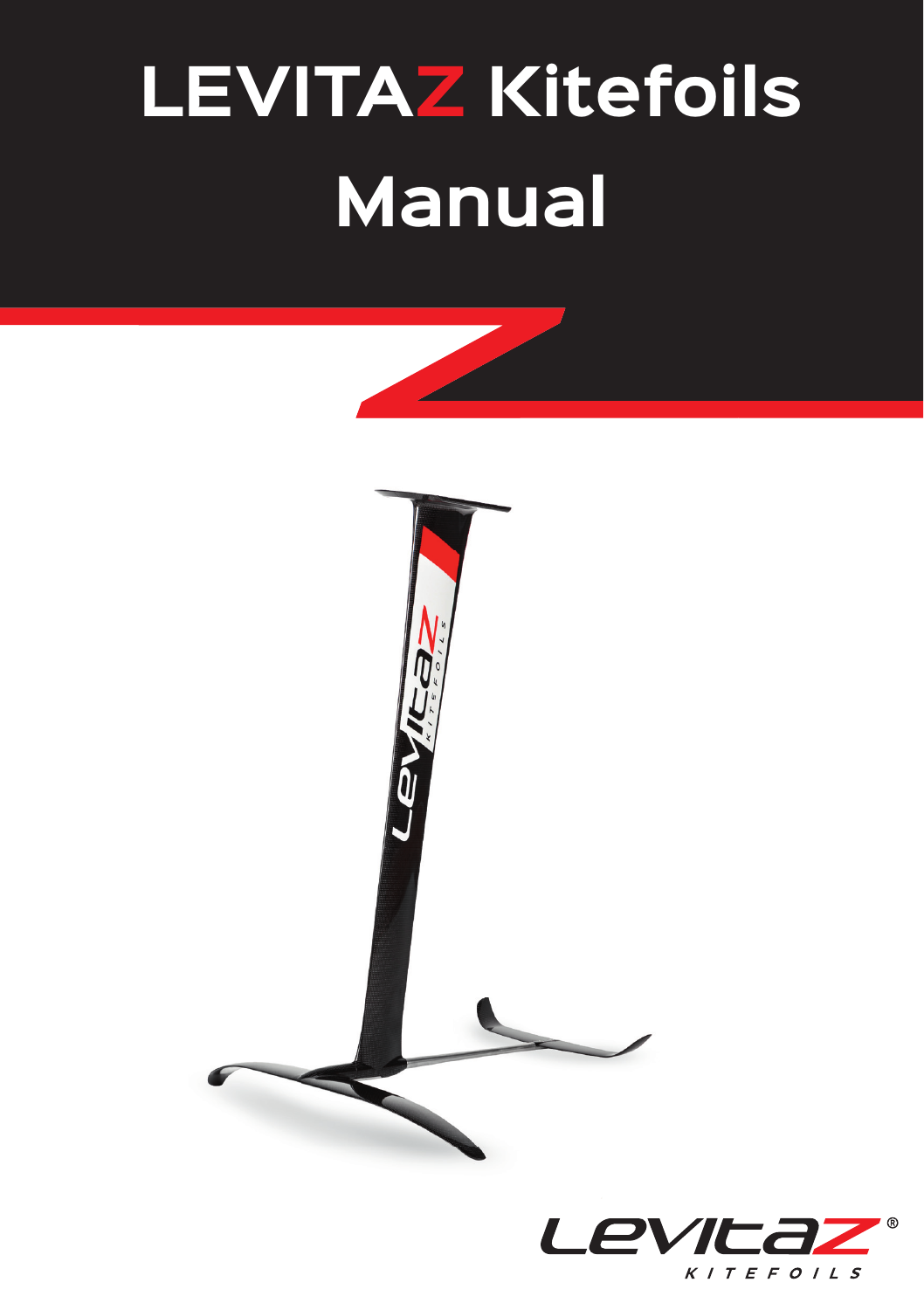## Barcode labels

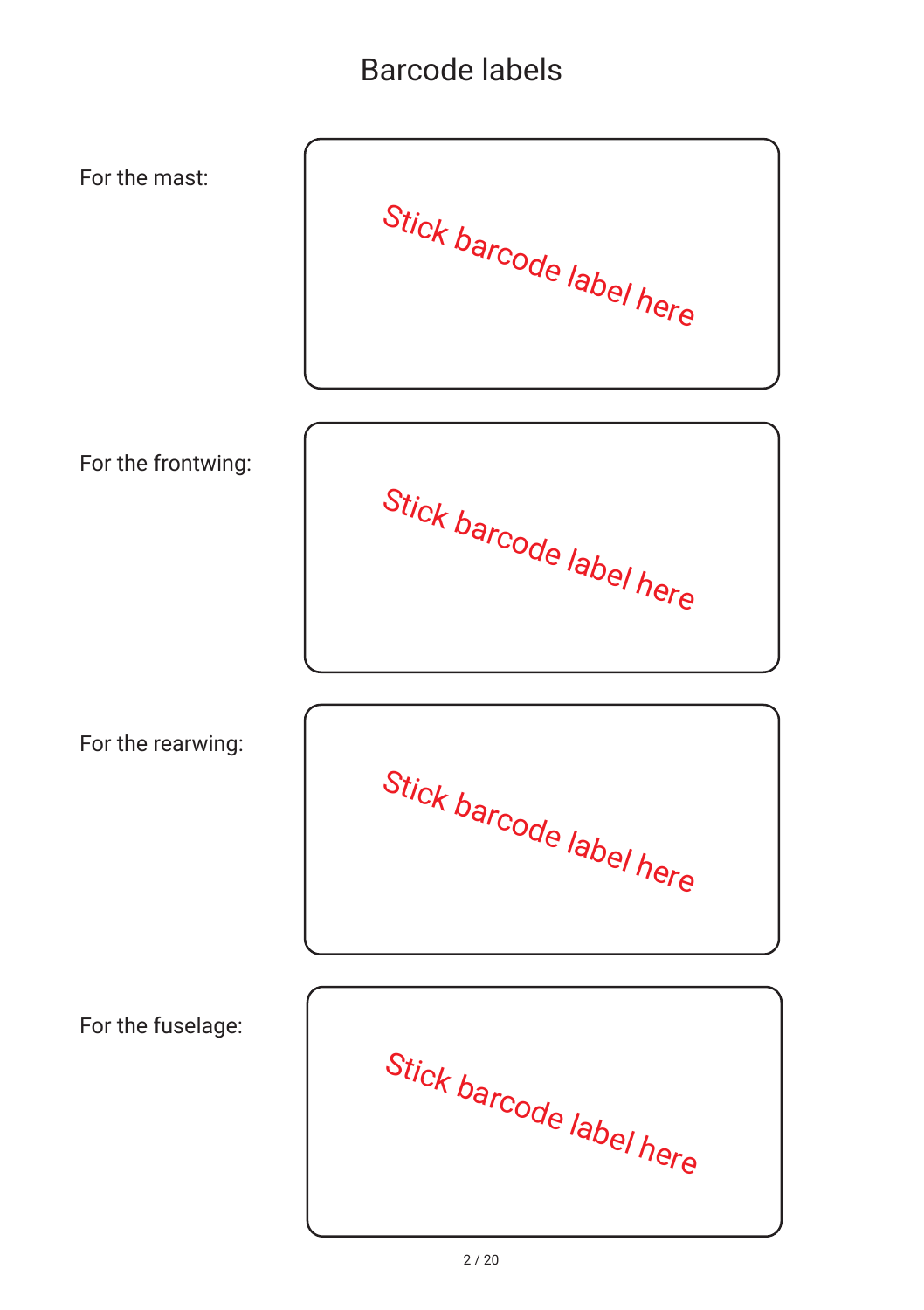## **Manual for Kitefoil**

## **Table of Contents**

| 1              |  |
|----------------|--|
| $\mathbf{2}$   |  |
| 3              |  |
| 3.1            |  |
| 3.1.1          |  |
| 4              |  |
| 5              |  |
| 6              |  |
| $\overline{7}$ |  |
| 8              |  |
| 8.1            |  |
| 8.2            |  |
| 9              |  |
| 10             |  |
|                |  |

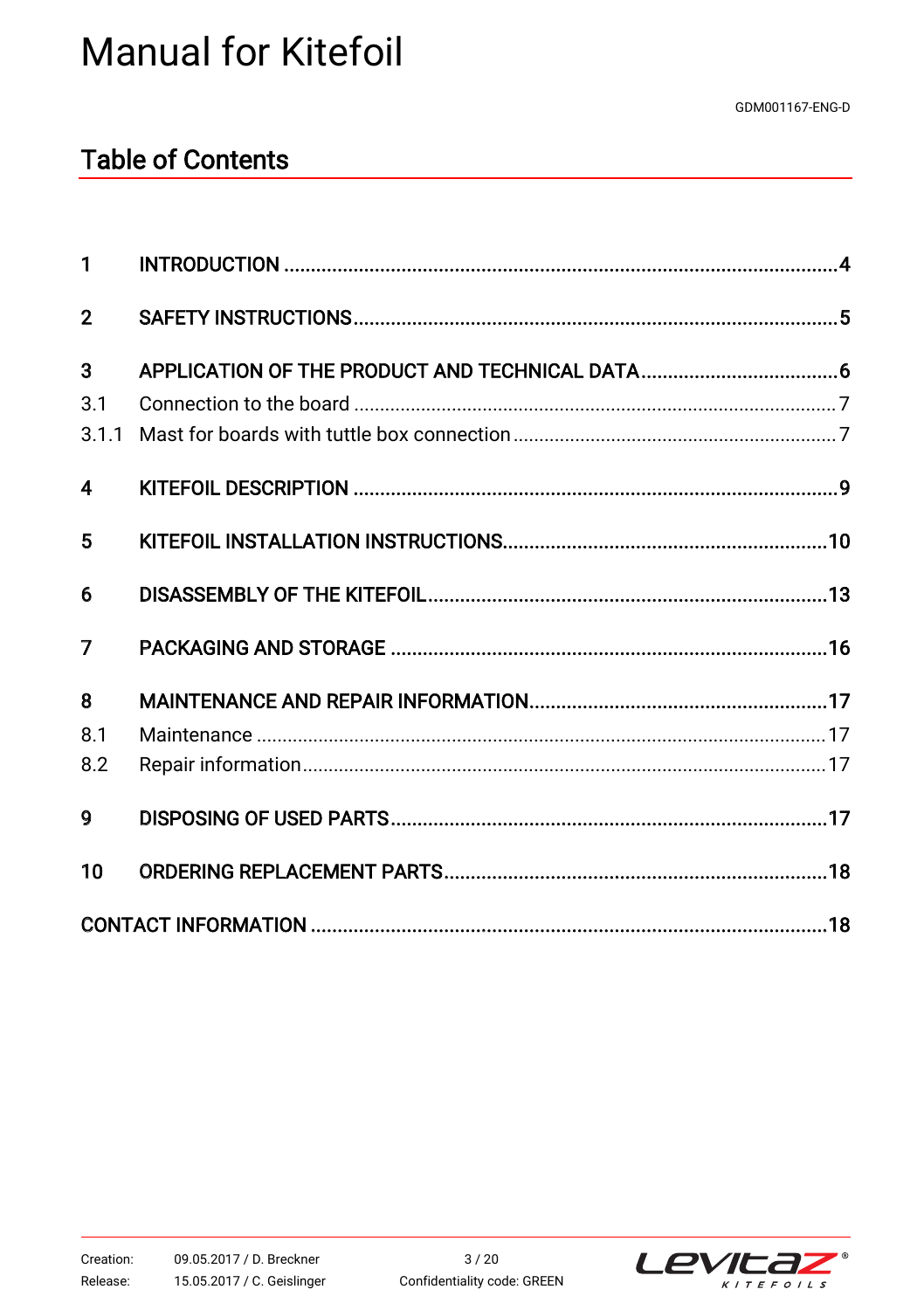## <span id="page-3-0"></span>1 INTRODUCTION

#### General information

The Levitaz kitefoil is a hydrofoil that attaches to the bottom of a kite board and lifts the board out of the water as it is pulled by the kite. Because the Levitaz kitefoil reduces the drag on the board as it moves across the water, a user can often achieve a greater speed with the kite board.

This manual contains important information about the proper use of the product and its safety. Follow these instructions carefully and precisely. This helps to reduce the risk of damage to the product or personal injury.

- This manual is part of the product.
- x Keep this manual in a safe place for the entire life of the product.
- If the product is transferred to a new owner, this manual and all associated documents must be passed on to the new owner.

The meaning and appearance of safety symbols used in this manual are as follows:



The text after the signal word "WARNING!" contains important information, which must be followed to avoid serious personal

| <b>NOTICE!</b> | The text after the signal word "NOTICE!" contains information,  <br>which must be followed to avoid damage to the product. |
|----------------|----------------------------------------------------------------------------------------------------------------------------|
|----------------|----------------------------------------------------------------------------------------------------------------------------|

Because there are inherent risks of injury in the use of this product and kite boarding in general, even following all of the next instructions will not eliminate the risk of injury to you or others. Geislinger GmbH is not responsible for injuries or damage to the kitefoil due to misuse or any use not consistent with the "Safety instruction".

Manufacturer: LEVITAZ 4 / 20 Contact: [office@levitaz.com](mailto:office@levitaz.com) Confidentiality code: GREEN

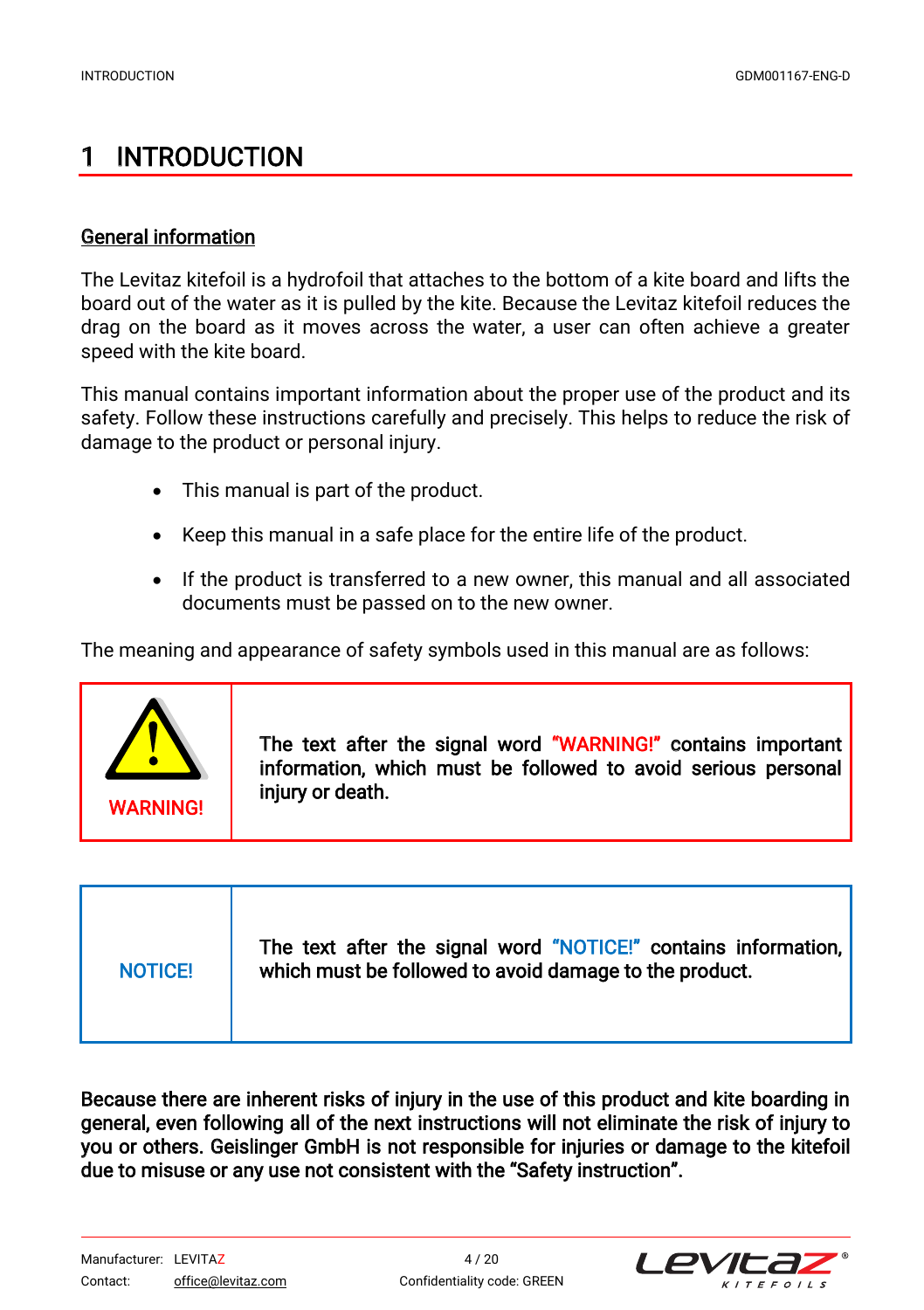## <span id="page-4-0"></span>2 SAFETY INSTRUCTIONS



Kite boarding is an inherently dangerous activity that can result in serious injury or death to the user or people in proximity to the user, with or without a Levitaz kitefoil. These risks include drowning or being hit by the board if the user loses control of it. The Levitaz kitefoil may increase the risk of some injuries to users or bystanders by adding additional structure to the board that may strike users or bystanders; by increasing the speed at which the kite board can be operated, or by changing the manner in which an out-of-control kite board reacts as it contacts water or ground during an out-of-control situation. The components of the Levitaz kitefoil can have sharp edges. For users and any other personnel involved there is a danger of injury while the components are being assembled and while the kitefoil is in use. The use of this product and participation in the sport involves inherent risk of injury or death. To reduce the risks:

- x Read the manual and warning label on product for important information about the installation, care and maintenance of the kitefoil before use.
- Always wear an approved life and protection vest.
- Always wear a suitable helmet.
- For use by trained (iko-level 4: advanced) personnel only.
- This product is designed for use on water only.
- Surf under control and do not use at speeds that exceed the skills of the rider.
- Do not use in shallow water or near the shore, docks, pylons, swimmers or other activities.
- The users are responsible for their safety and the safety of those around them.
- x Components in this product are subject to the random forces of natural elements and are subject to irregular wear.
- Use only original Levitaz replacement parts.
- It is the user's responsibility to inspect equipment for wear before every use.
- It is the user's responsibility to repair and maintain this product.
- The use of damaged products is not allowed.
- Before riding ensure that the screws are tightened with the tightening torque that is described in this manual.
- x Geislinger GmbH is not responsible for injuries or damage to the kitefoil due to misuse or any use not consistent with these instructions.
- Do not use this product under the influence of alcohol or drugs.
- Minimum age of rider: 18 years

Failure to follow these instructions may increase the risk of serious personal injury or death, damage to the product or both.

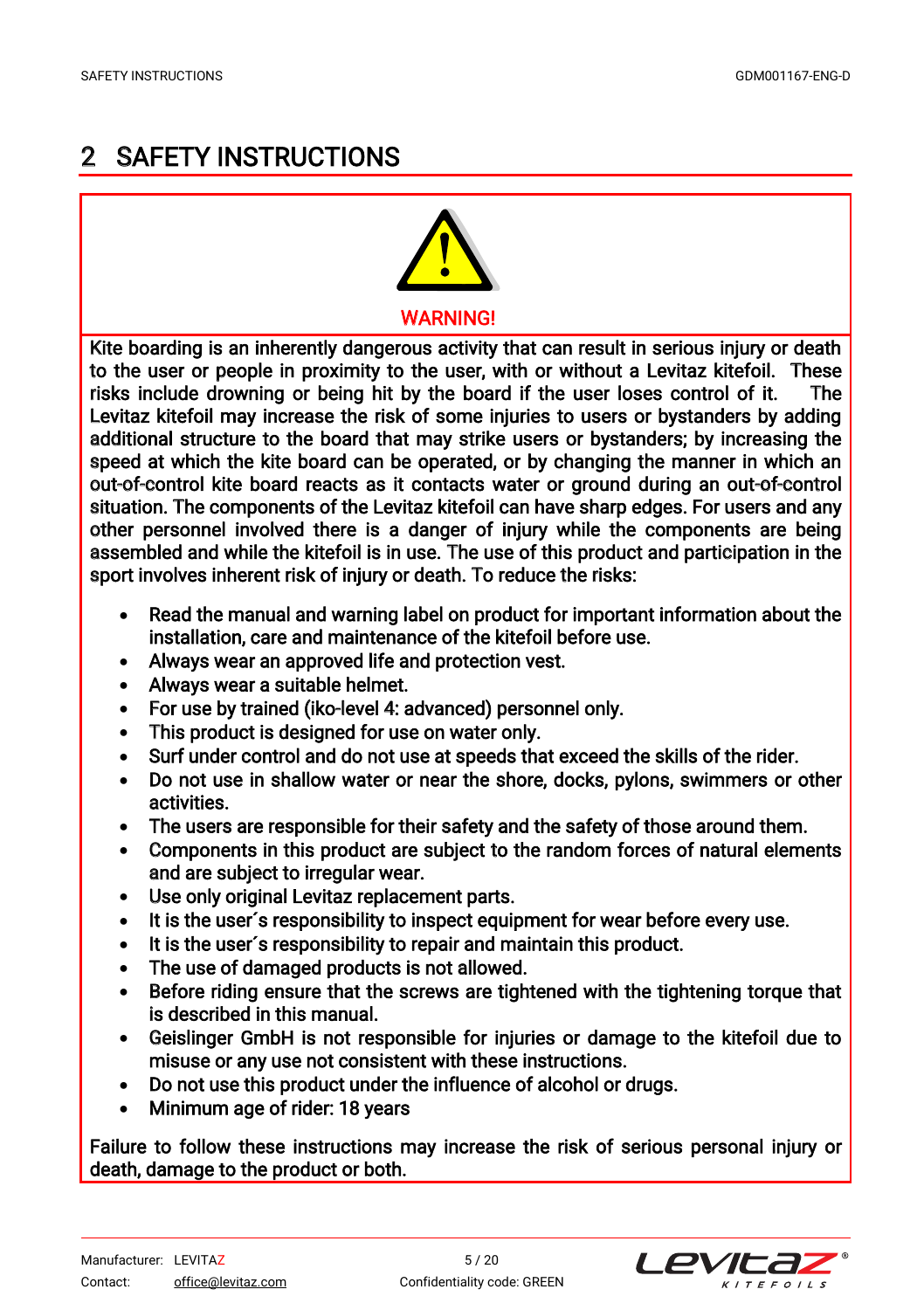## <span id="page-5-0"></span>3 APPLICATION OF THE PRODUCT AND TECHNICAL DATA

The product will only function properly if it has been mounted according to the instructions contained in this manual. Carefully follow these instructions.



#### Material: carbon: steel:

The Levitaz kitefoil can be used with any board that has 4 metric bolt threads or a deep tuttle box (see figure 3.2). The standard mast has 4 through holes suitable for max. M8 bolts. The mounting surface of the mast is 90 mm wide and 165 mm long. See fig. 3.1.

#### We assume that the 4 metric bolt threads preexist for the attachment of the board fin and that the kitefoil will be attached in place of the fin.



Figure 3.1: Bolt connection to the board/Symbol photo

Figure 3.2: Deep tuttle box connection to the board/Symbol photo

#### The connection bolts between the kitefoil and the board are not delivered by Levitaz. Please make sure to use stainless bolts provided with a minimum strength class 70.

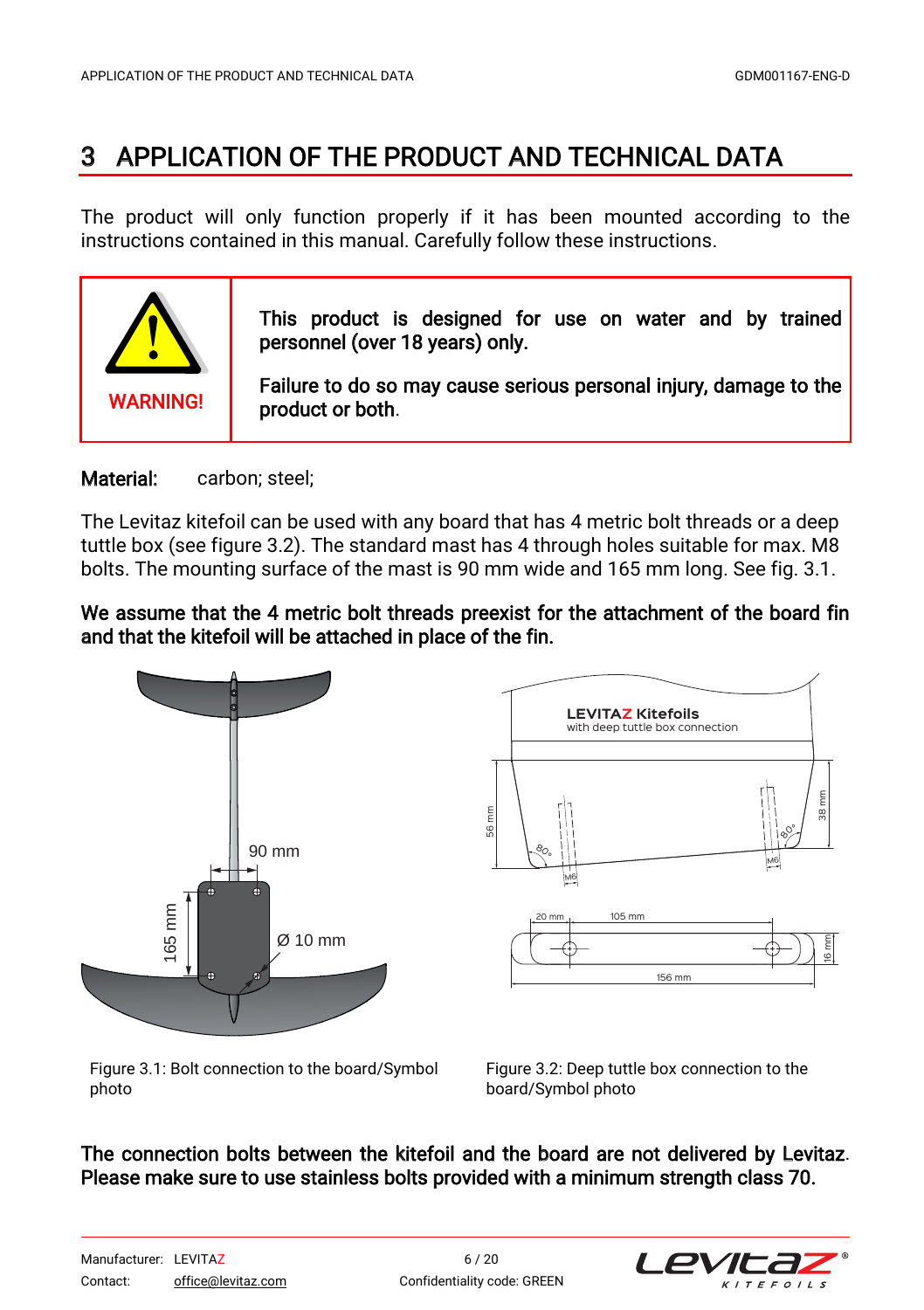## <span id="page-6-0"></span>3.1 Connection to the board

- $\triangleright$  Check that the board and the kitefoil are lying flat together. See figure 3.3.
- $\triangleright$  The bolt contact surface (between bolt and mast) must be at least 20 mm in diameter. Levitaz recommends using washers to prevent wear. See figure 3.4.







**WARNING!** 

The user is responsible for compatibility with the board. Do not exceed the maximum permissible unevenness of 1mm between the kitefoil and the board.

Failure to do so may result in the product not operating properly, can reduce its service life, and possibly result in injury to the user or others.

### 3.1.1 Mast for boards with tuttle box connection

The deep tuttle box is not standardized. Please check always dimensions. See fig. 3.2.



Figure 3.5: Mast for tuttle box

- 1. Insert the mast in the tuttle box into the board. Note that the inclined surfaces from the mast and the tuttle box fit together and are clean of any objects like sand.
- 2. Connect the mast with suitable M6 bolts from the front side. Don`t over torque the bolts. The recommended tightening torque is  $9 \pm 1$  Nm. Keep the material of the board in mind.

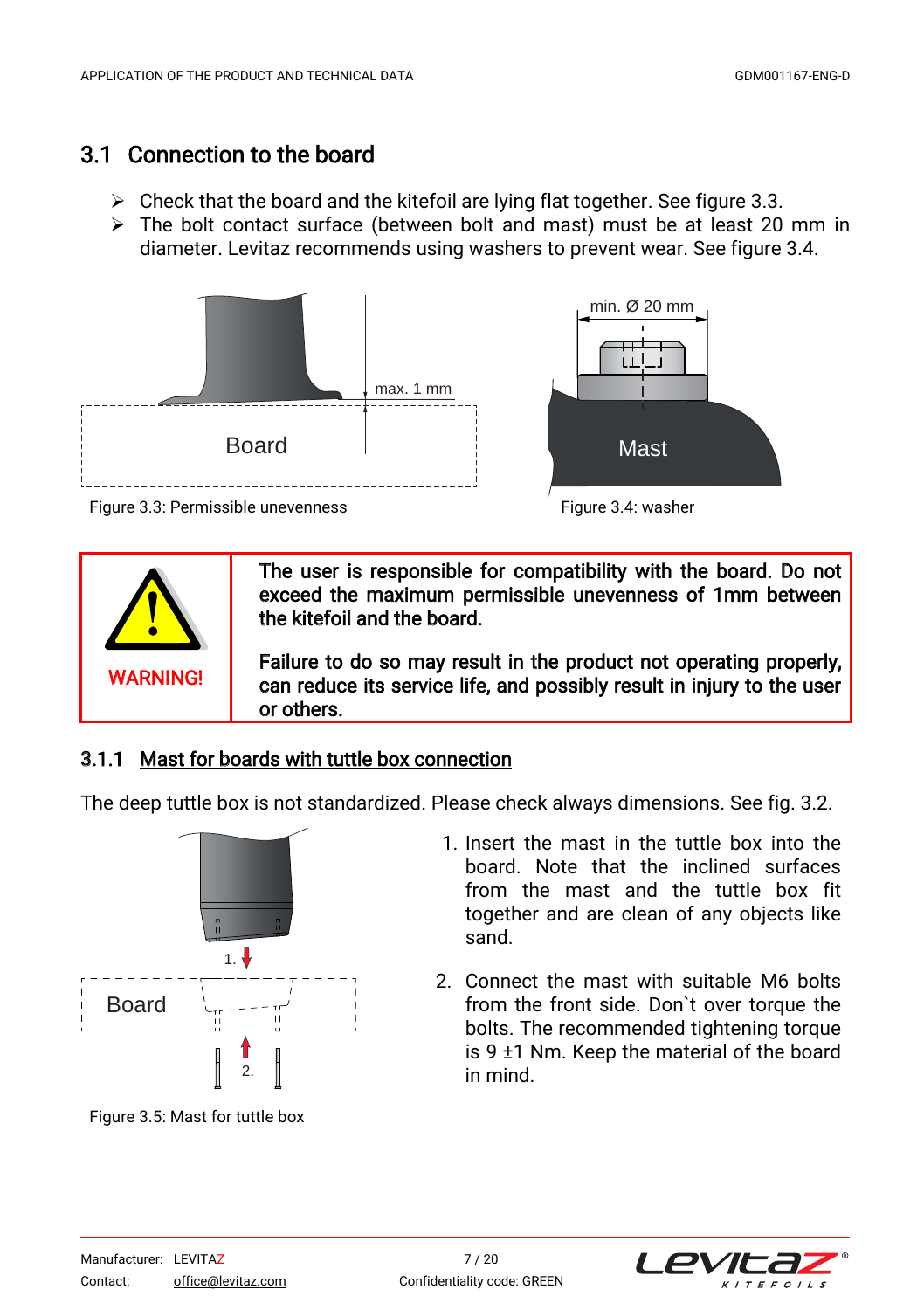#### If a kite board manufacturer's warranty is affected by alterations to the board, you should consult their warranty information before the installation of the kitefoil.

Recommended footstraps position used by our professional riders:



Figure 3.6: Recommended footstraps position on the board

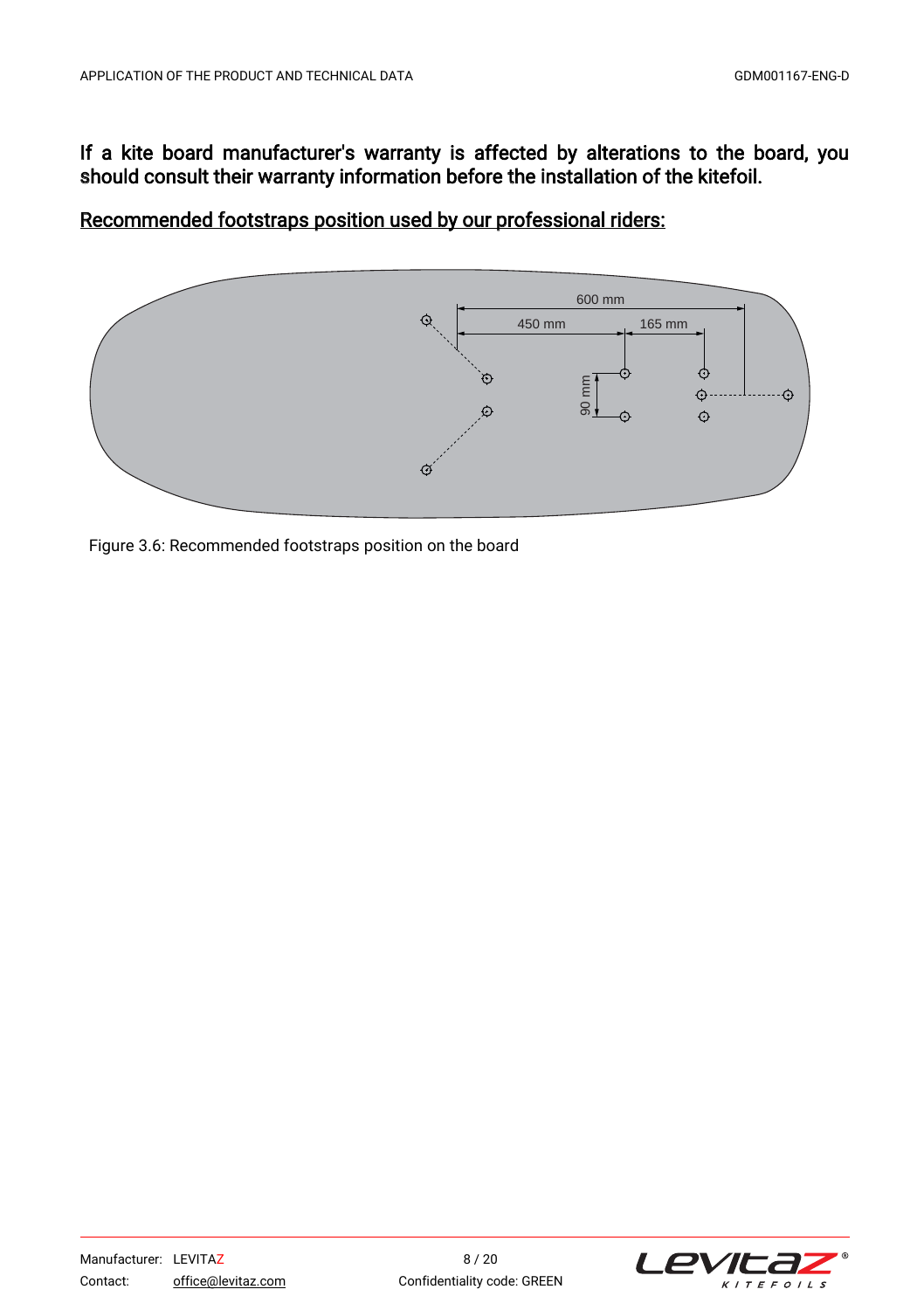## <span id="page-8-0"></span>4 KITEFOIL DESCRIPTION

The standard foil consist of 7 parts: The mast (1), the frontwing (2), the rearwing (3), the fuselage (4), the plate (5) and the screws (6+7). While the wings and the mast are constructed from composite material, the fuselage and the plate are made of saltwaterresistant steel. This allows for very slim designs, enabling extremely low resistance under water. See figure 4.1.

The fuselage which passes through the mast, combines the frontwing and the rearwing with the mast. The connecting plate ensures a torque rigid connection between the frontwing and the mast. See Figure 4.2.



Figure 4.1: Symbol photo of set parts



#### Part list of foil set:

| No.            | <b>Designation</b>         |
|----------------|----------------------------|
|                | Mast                       |
| $\overline{2}$ | Frontwing                  |
| 3              | Rearwing                   |
| 4              | Fuselage                   |
| 5              | Plate                      |
| 6              | 4 Screws M6x20 (long)      |
| 7              | 2 Screws M6x14 (short)     |
|                | Carrier bag                |
|                | Cover set                  |
|                | Mounting tool              |
|                | Anti-seize paste (Loctite) |
|                | Manual                     |
|                | Warning label              |

Figure 4.2: Symbol photo

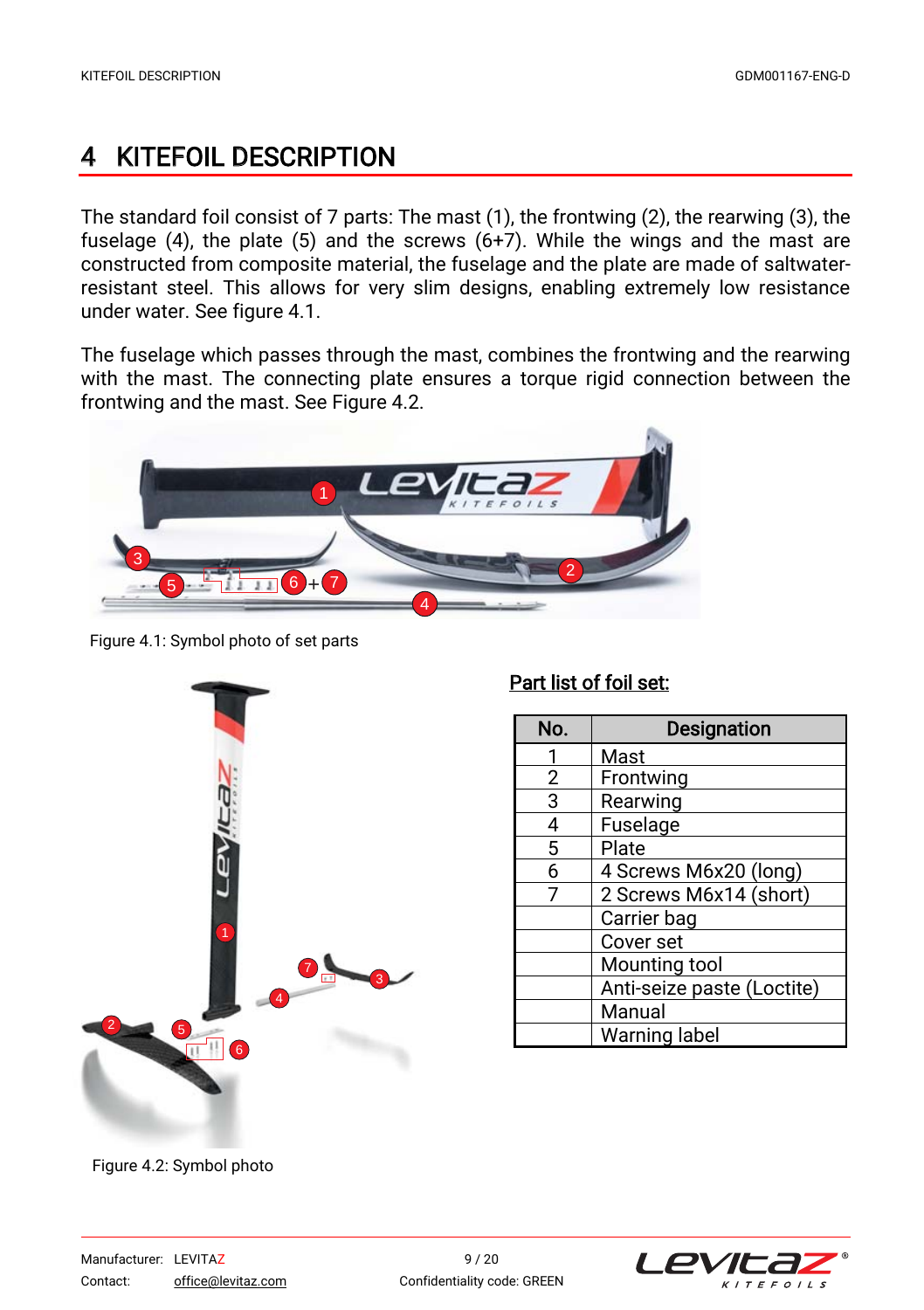## <span id="page-9-0"></span>5 KITEFOIL INSTALLATION INSTRUCTIONS



1. Place the fuselage with the recess facing upwards. Put the rearwing onto the recess of the fuselage. Tighten both screws M6x14 to  $9 \pm 1$  Nm tightening torque with the Levitaz mounting tool.

Figure 5.1



2. Turn the fuselage with the rearwing 180°.

Figure 5.2



Figure 5.3

3. Now put the fuselage (rearwing tips facing downwards) into the through hole of the mast. Push it until the fuselage touches the end and align the fuselage and the mast screw holes.

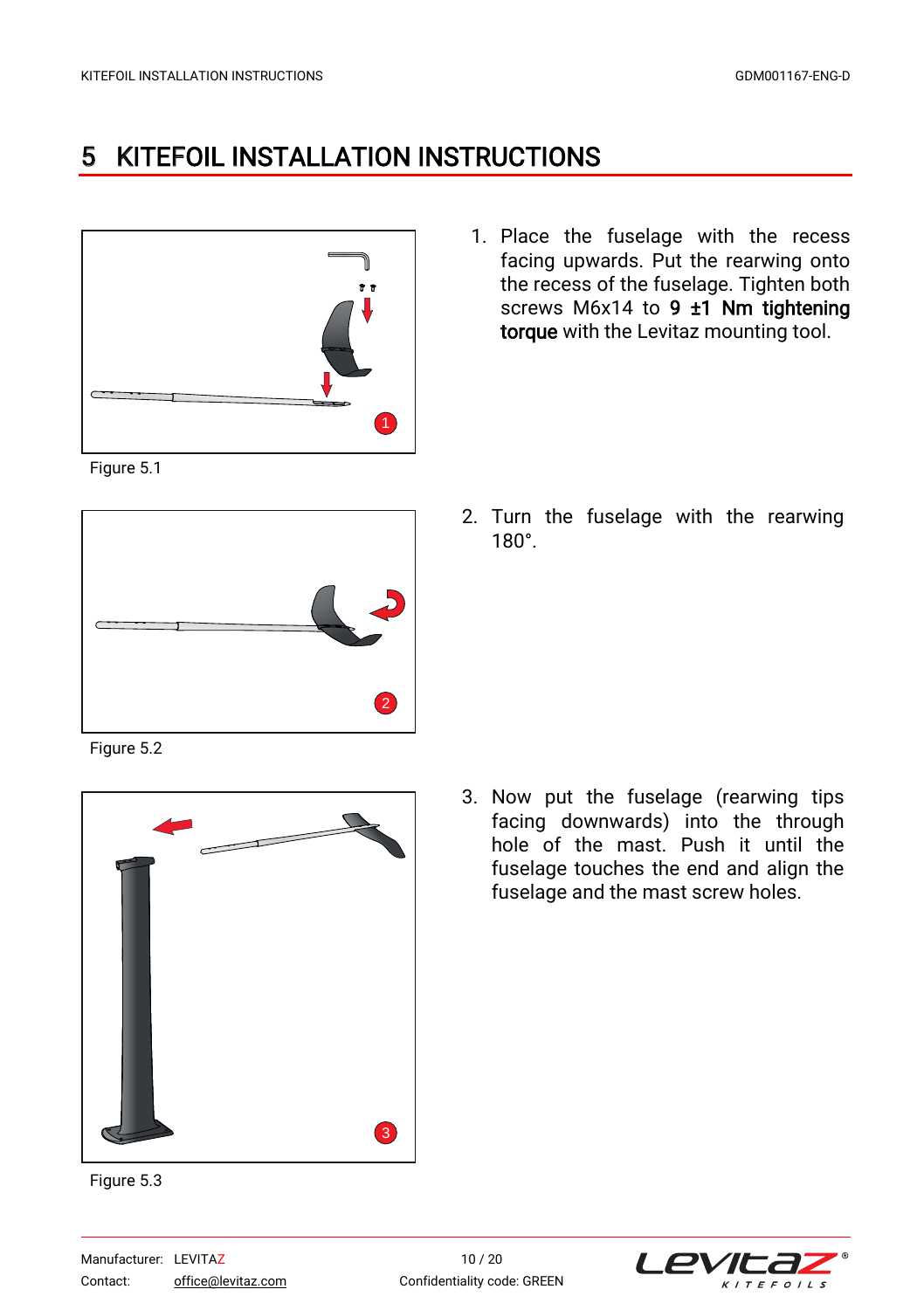

Figure 5.4



Figure 5.5

4. Hold the fuselage with one hand and attach the frontwing to it with the other hand. Push it together and align the fuselage and the frontwing screw holes.

5. Place the plate onto the mast and frontwing. Before use grease screws with the anti-seize paste (Loctite) under screw head. Do not grease screw threads. Tighten all four screws M6x20 to 9 ±1 Nm tightening torque with the Levitaz mounting tool.

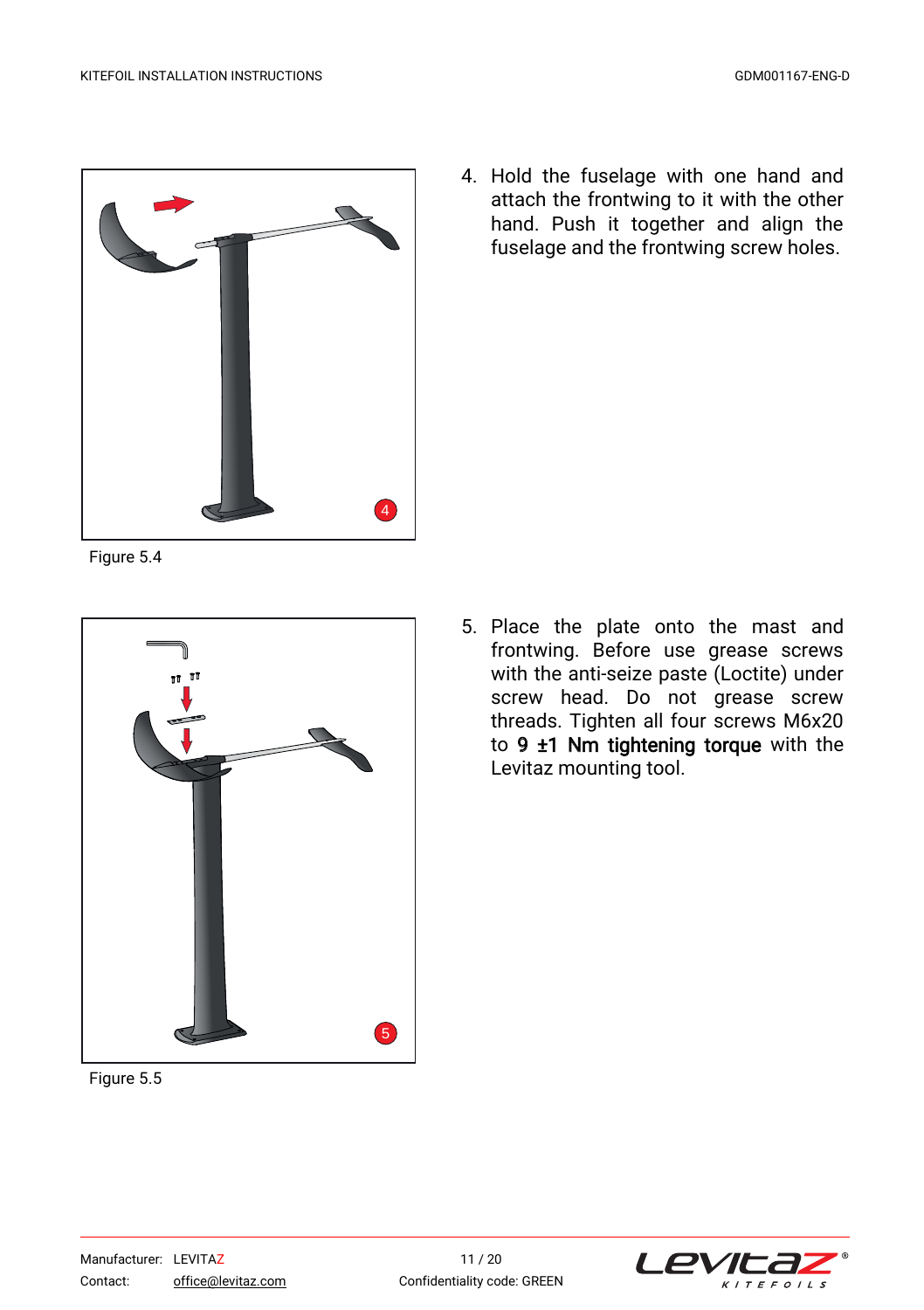

Figure 5.6

6. As a final step: Mount the Levitaz kitefoil onto your board. The bolts are not supplied by Levitaz. See chapter 3.1 "Connection to the board".

| <b>WARNING!</b> | The components of the Levitaz kitefoil can have sharp edges.<br>For users and any other personnel involved there is a danger of<br>injury while the components are being assembled and while the<br>Levitaz kitefoil is in use. |
|-----------------|---------------------------------------------------------------------------------------------------------------------------------------------------------------------------------------------------------------------------------|
| <b>NOTICE!</b>  | Do not use a hammer or other sharp objects for the assembly or<br>disassembly process.<br>This may cause serious damage to the product.                                                                                         |

#### CHECKS AFTER INSTALLATION

| <b>NOTICE!</b> | While in use the frontwing tips must be facing the water and the<br>rearwing tips facing the board.   |
|----------------|-------------------------------------------------------------------------------------------------------|
|                | Failure to do so may result in the product not operating properly<br>and can reduce its service life. |

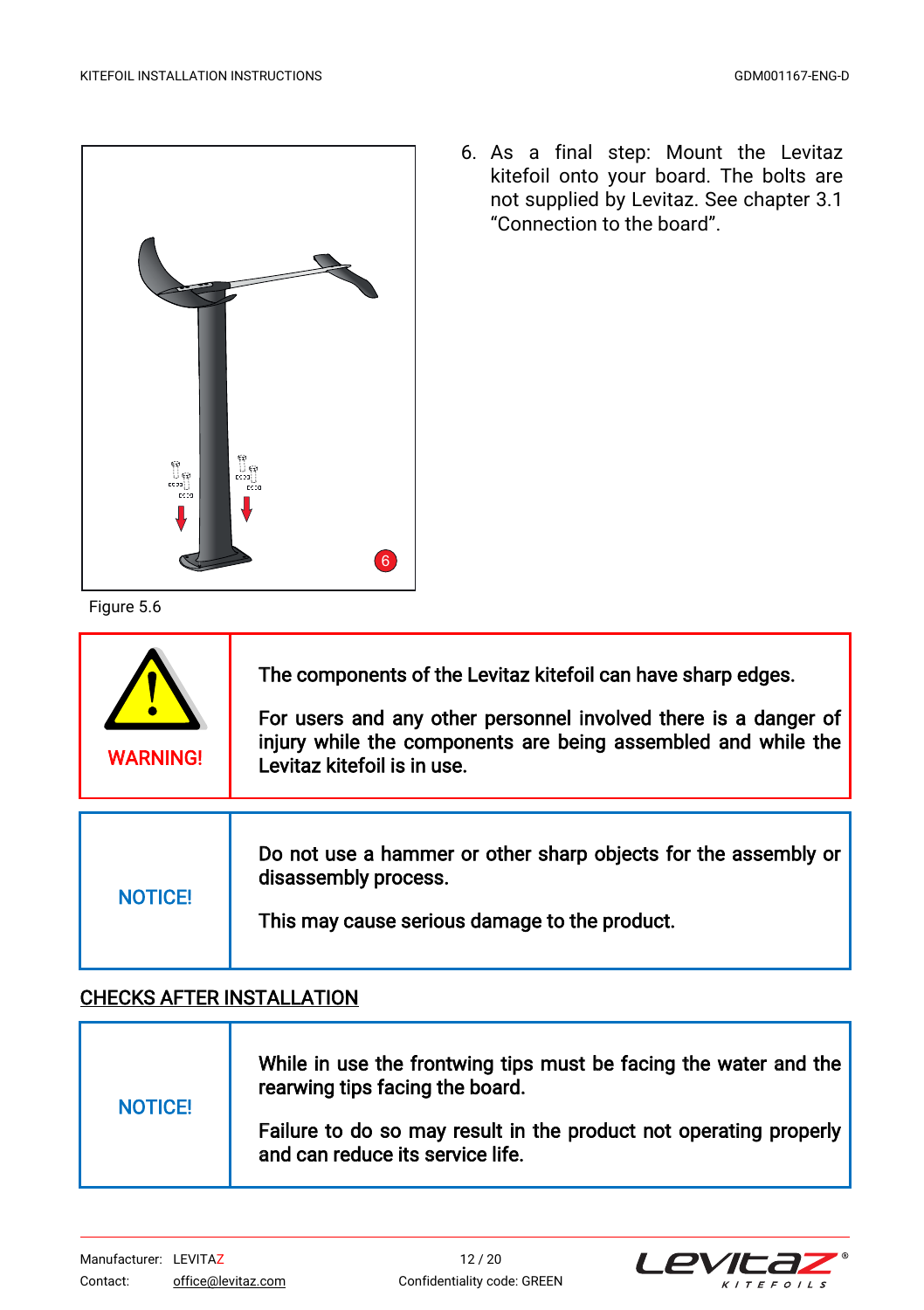## <span id="page-12-0"></span>6 DISASSEMBLY OF THE KITEFOIL



Figure 6.1



Figure 6.2

1. Remove the bolts from the kitefoil (board connection).

2. Remove all four screws M6x20 and the plate with the Levitaz mounting tool.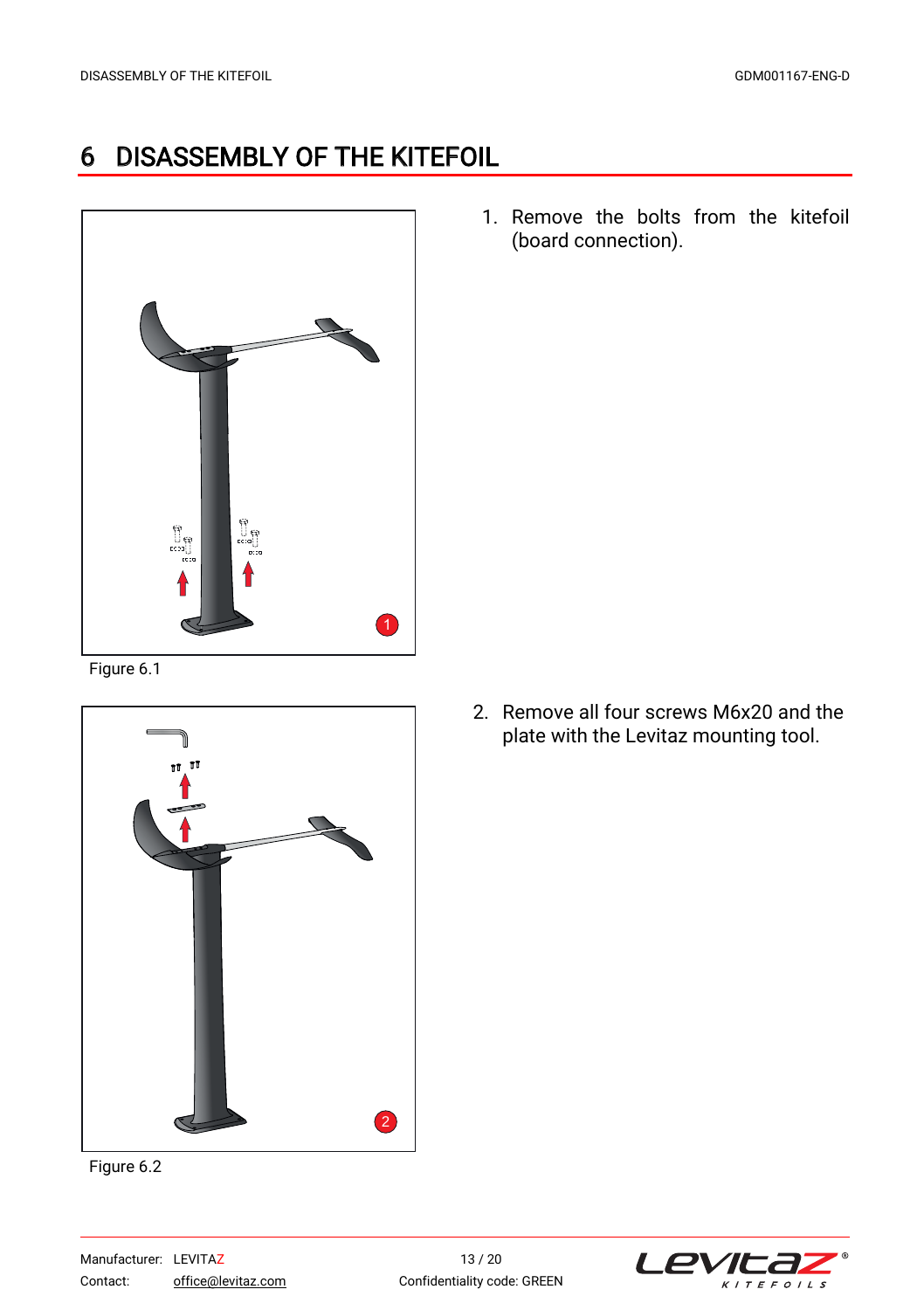

Figure 6.3



Figure 6.4

3. Pull out the frontwing.

4. Pull out the fuselage.

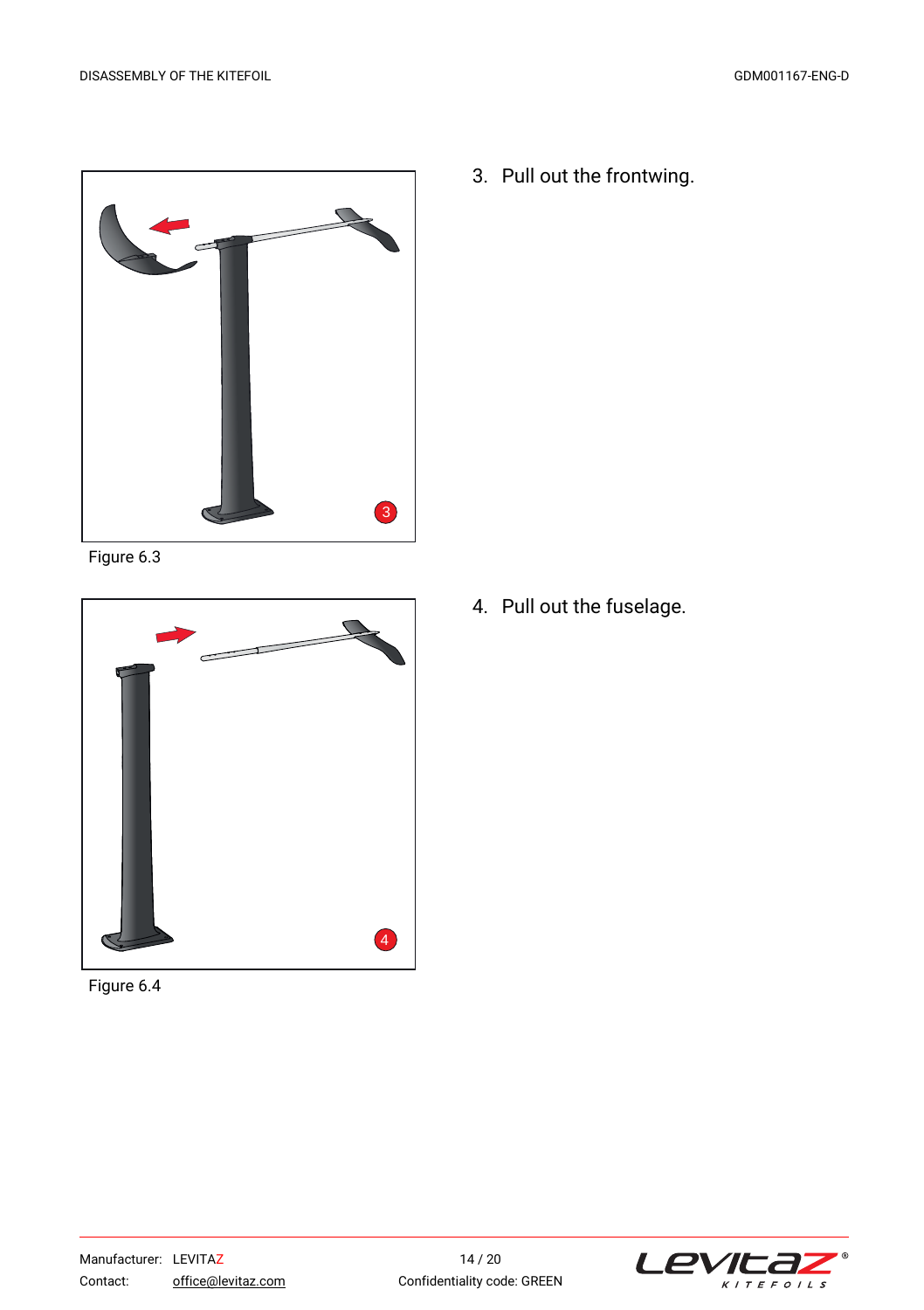

Figure 6.5



Figure 6.6



The components of the Levitaz kitefoil can have sharp edges.

For users and any other personnel involved there is a danger of injury while the components are being assembled and while the WARNING! Levitaz kitefoil is in use.

#### **STORAGE**

See chapter "Packaging and Storage".



5. Turn the fuselage with the rearwing 180°.

6. Remove both screws M6x14 with the Levitaz mounting tool and remove the rearwing.

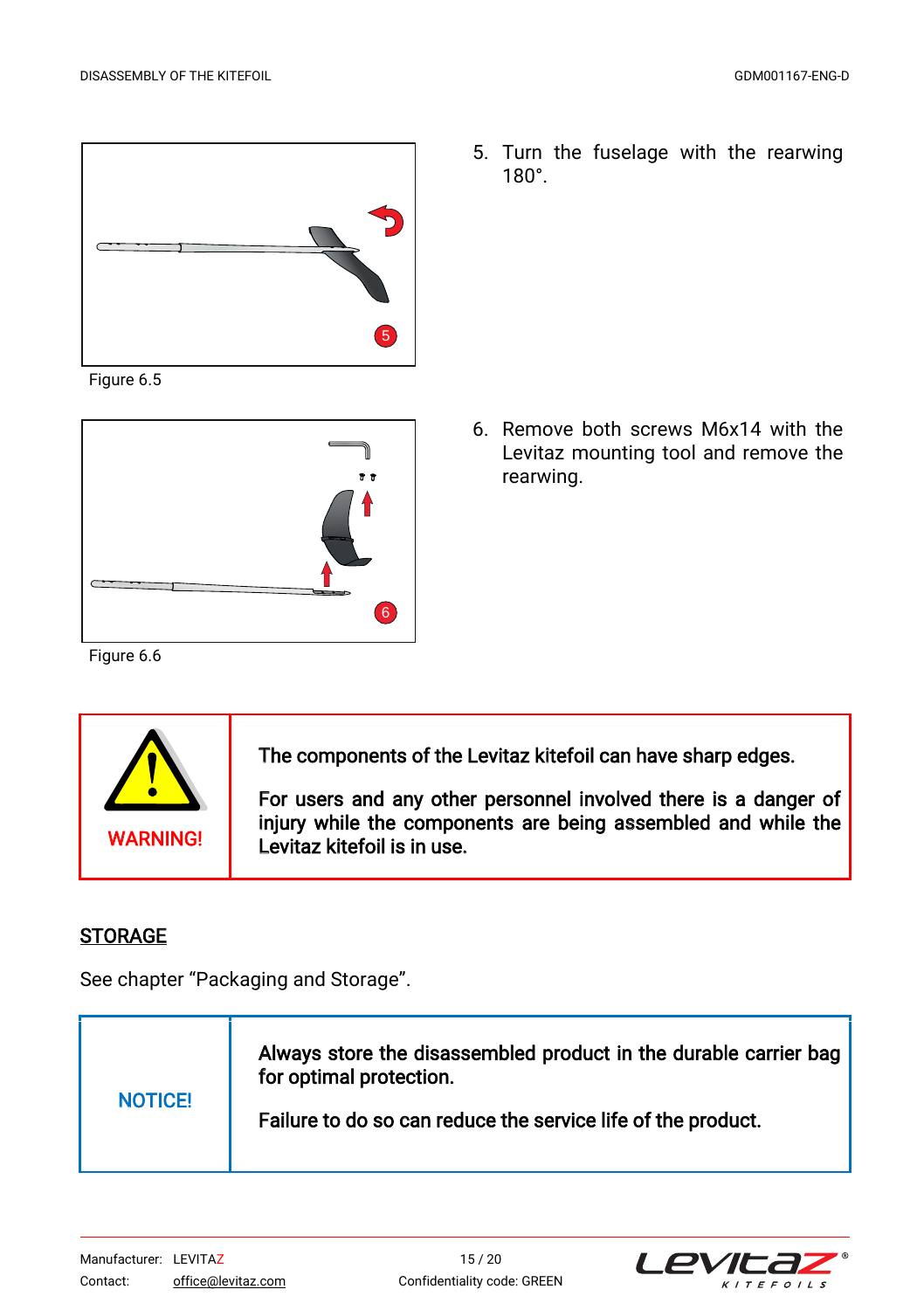## <span id="page-15-0"></span>7 PACKAGING AND STORAGE

All parts are packed in a cardboard box. Every kitefoil set comes with a durable carrier bag, specially designed to hold the valuable Levitaz kitefoil and a suitable cover set.

- $\triangleright$  Take the product parts out of the box and carrier bag.
- $\triangleright$  Remove the packing film from the product parts. Check the product parts for possible damage that may have occurred during transportation.
- $\triangleright$  Stick the parts' bar code label on the first page of this manual.





Figure 7.1: Symbol photo of carrier bag Figure 7.2: Symbol photo of cover set

#### DISPOSAL OF STANDARD PACKAGING

The cardboard box and PE film can be recycled.

#### STORAGE INSTRUCTIONS

The following instructions must be observed to prevent the product from being damaged during storage:

| <b>NOTICE!</b> | Always store the disassembled product in the durable carrier bag<br>for optimal protection. |
|----------------|---------------------------------------------------------------------------------------------|
|                | Failure to do so can reduce the service life of the product.                                |

- Do not place heavy parts on top of the product.
- Do not leave or store the kitefoil in cars.
- Protect the kitefoil from direct sunlight or heat.

Storage temperatures:

| <b>NOT PERMITTED</b> | <b>OPTIMAL</b>                          | PERMITTED UP TO          | <b>NOT PERMITTED</b> |
|----------------------|-----------------------------------------|--------------------------|----------------------|
| $<$ -30°C ( -22 F)   | $-10^{\circ}$ C - +25°C (+14 F - +77 F) | $+80^{\circ}$ C (+176 F) | > +80℃ (+176 F)      |

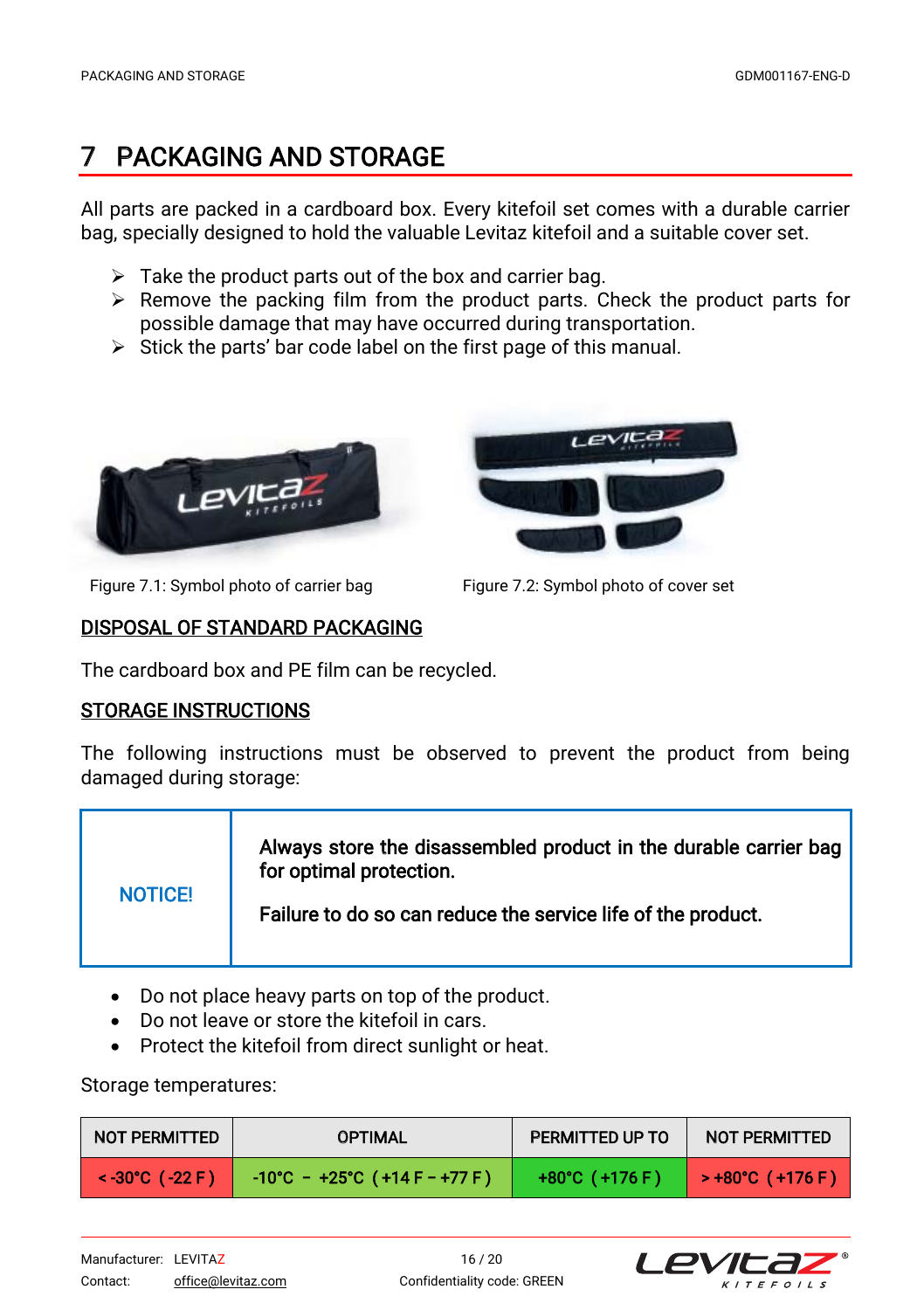## <span id="page-16-0"></span>8 MAINTENANCE AND REPAIR INFORMATION

#### 8.1 Maintenance

Clean all kitefoil parts with fresh water after every use and dry the parts. Always store the disassembled product in the durable carrier bag for optimal protection.

### 8.2 Repair information

| <b>INSPECTED CONDITION</b>                                                                                                     | <b>CORRECTIVE MEASURE</b>                                                                                     |
|--------------------------------------------------------------------------------------------------------------------------------|---------------------------------------------------------------------------------------------------------------|
| Visible fiber failure or any other<br>heavy damage like delamination<br>(separation of the single layers of<br>the composite). | <b>DO NOT REPAIR</b> the reinforced plastic components!<br>Dismantle the product and send it back to Levitaz. |
| It is not clear if the damage is<br>critical or not.                                                                           | Take a photo, document the extent of the damage and<br>contact Levitaz for advice.                            |

If any other damage or wear to the product is identified but not described in this table, contact Levitaz to identify the appropriate corrective measure. See www.levitaz.com

Dispose of worn parts as instructed in the chapter "Disposing of used parts".

## 9 DISPOSING OF USED PARTS

After replacing individual components:

- All metal parts can be recycled (scrap metal).
- All old fiber reinforced plastic parts must be disposed of as residual waste.

#### Federal, state and local regulations must always be observed when disposing of the product or parts thereof.

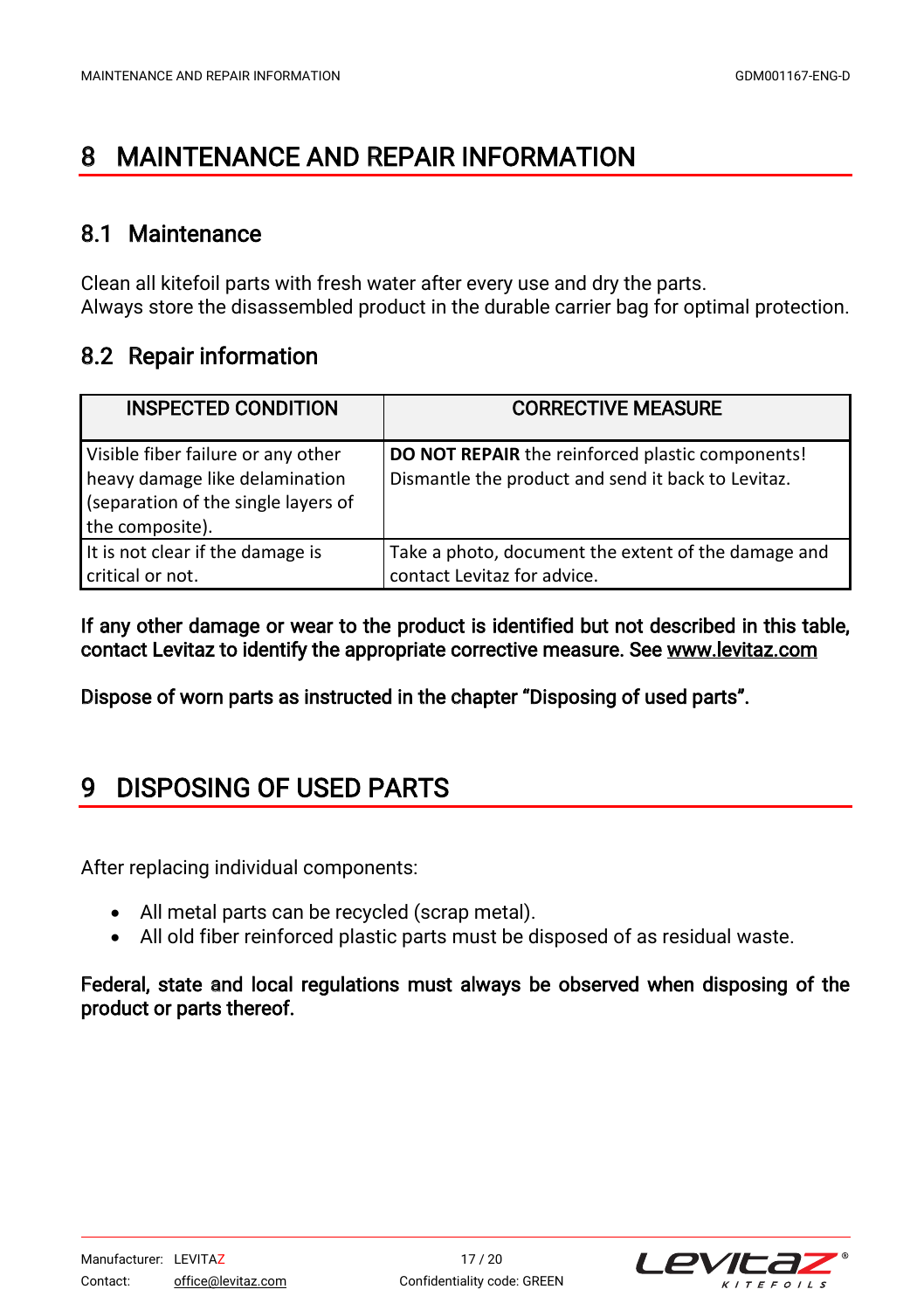## <span id="page-17-0"></span>10 ORDERING REPLACEMENT PARTS

| <b>NOTICE!</b> | Use only original Levitaz replacement parts.<br>Failure to do so may cause serious damage to the product and<br>void the warranty. |
|----------------|------------------------------------------------------------------------------------------------------------------------------------|
|----------------|------------------------------------------------------------------------------------------------------------------------------------|

Stick the parts' bar code label on the first page of this manual. This will help to speed up your order for replacement parts or any possible troubleshooting.

## CONTACT INFORMATION

#### LEVITAZ

a brand of Geislinger GmbH Hallwanger Landesstr. 3 5300 Hallwang/Salzburg **AUSTRIA** 

[T: +43 662 66 999-0](tel:+43662669990)  F: +43 662 66 999-40 [E: office@levitaz.com](mailto:office@levitaz.com)  [levitaz.com](https://levitaz.com/)